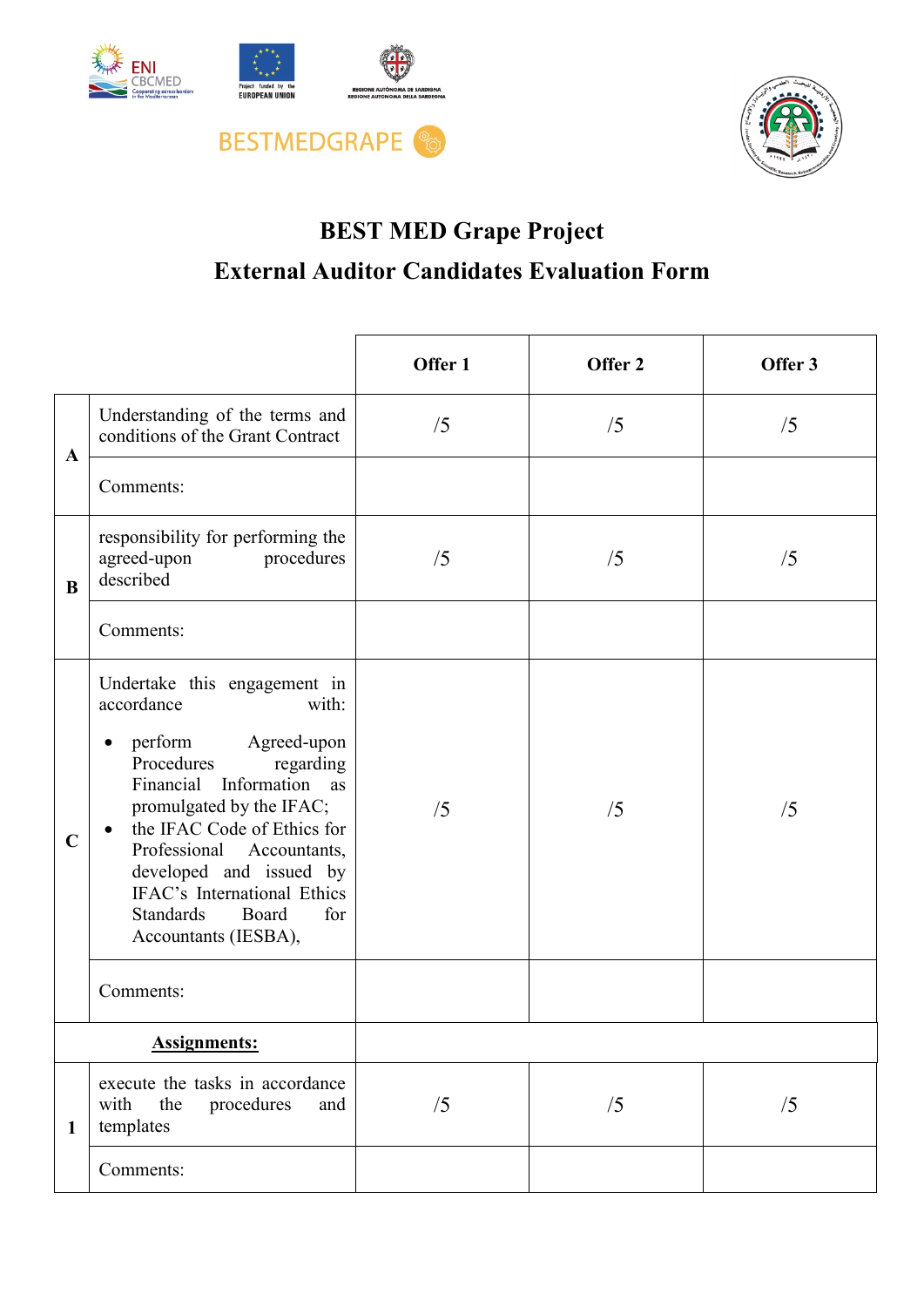





## **BESTMEDGRAPE**



| $\overline{2}$          | undertake to adopt technical and<br>organizational<br>measures<br>to<br>address the risks                                                                                                             | /5 | /5 | /5 |
|-------------------------|-------------------------------------------------------------------------------------------------------------------------------------------------------------------------------------------------------|----|----|----|
|                         | Comments:                                                                                                                                                                                             |    |    |    |
| 3                       | Submit expenditure and revenue<br>verification reports with its<br>annex                                                                                                                              | /5 | /5 | /5 |
|                         | Comments:                                                                                                                                                                                             |    |    |    |
| $\overline{\mathbf{4}}$ | In case of identification of<br>and/or<br>established<br>suspected<br>fraud, the Auditor shall submit<br>the Report on suspected and/or<br>established fraud without delay<br>to management authority | /5 | /5 | /5 |
|                         | Comments:                                                                                                                                                                                             |    |    |    |
| 5                       | Auditor will receive a request<br>for clarification via the project<br>partner, which will be answered<br>in a maximum of 7 calendar<br>days                                                          | /5 | /5 | /5 |
|                         | Comments:                                                                                                                                                                                             |    |    |    |
|                         | <b>Expenditure Verification Reports</b>                                                                                                                                                               |    |    |    |
| 6                       | 1st Expenditure and Revenue<br>Verification Report 0 - 12<br>Within<br>20 days after the<br>submission of the financial<br>report by the partner to the<br>auditor                                    | /5 | /5 | /5 |
|                         | Comments:                                                                                                                                                                                             |    |    |    |
| 7                       | 2nd Expenditure and Revenue<br>Verification Report 13 - 24<br>Within 20 days after the<br>submission<br>of the financial<br>report by the partner to the<br>auditor                                   | /5 | /5 | /5 |
|                         | Comments:                                                                                                                                                                                             |    |    |    |